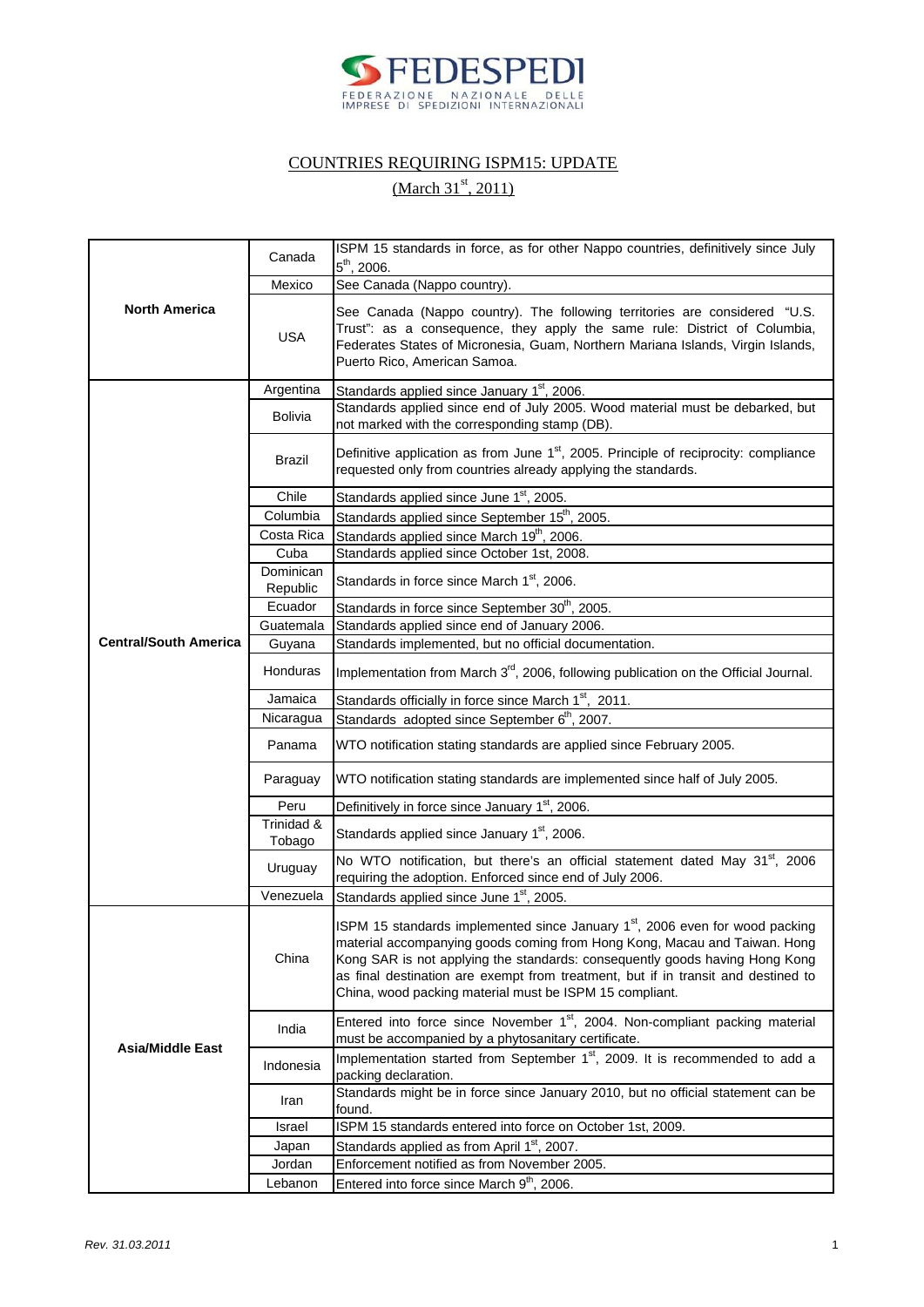| <b>SPEDESPEDI</b>                                                   |  |
|---------------------------------------------------------------------|--|
| FEDERAZIONE NAZIONALE DELLE<br>IMPRESE DI SPEDIZIONI INTERNAZIONALI |  |

|                         | Malaysia                       | Standards adopted from July 1 <sup>st</sup> , 2010.                                                                                                                                                                                                                                                                                                                |
|-------------------------|--------------------------------|--------------------------------------------------------------------------------------------------------------------------------------------------------------------------------------------------------------------------------------------------------------------------------------------------------------------------------------------------------------------|
|                         | Oman                           | WTO notification stating standards are applied since December 2006.                                                                                                                                                                                                                                                                                                |
|                         | Philippines                    | ISPM 15 compliant since June 1 <sup>st</sup> , 2005.                                                                                                                                                                                                                                                                                                               |
|                         | Seychelles                     | Entered into force since March 1 <sup>st</sup> , 2006.                                                                                                                                                                                                                                                                                                             |
|                         |                                | It is recommended to importers to apply the rules, mainly in order to satisfy the                                                                                                                                                                                                                                                                                  |
|                         | Singapore                      | needs connected with re-exportation, but authorities do not require ISPM 15 as a                                                                                                                                                                                                                                                                                   |
|                         |                                | local rule.                                                                                                                                                                                                                                                                                                                                                        |
| <b>Asia/Middle East</b> | South Korea                    | Standards entered into force since June 1 <sup>st</sup> , 2005. Containers are inspected<br>randomly and in case of non-compliance with ISPM 15 the material is treated<br>locally.                                                                                                                                                                                |
|                         | Sri Lanka                      | Standards adopted from March 8 <sup>th</sup> , 2010.                                                                                                                                                                                                                                                                                                               |
|                         | Syria                          | ISPM 15 compliance required since April 1 <sup>st</sup> , 2006.                                                                                                                                                                                                                                                                                                    |
|                         | Taiwan                         | Enforcemente date: January 1 <sup>st</sup> , 2009.                                                                                                                                                                                                                                                                                                                 |
|                         | Thailand                       | Standards entered into force on February 24 <sup>th</sup> , 2010.                                                                                                                                                                                                                                                                                                  |
|                         | <b>United Arab</b><br>Emirates | Intention to apply, but no date set.                                                                                                                                                                                                                                                                                                                               |
|                         |                                | Vietnam published requirements adopting ISPM15, without WTO notification. Date                                                                                                                                                                                                                                                                                     |
|                         | Vietnam                        | of enforcement: June 5 <sup>th</sup> , 2006.                                                                                                                                                                                                                                                                                                                       |
|                         | Yemen                          | Have indicated intention to adopt ISPM 15 but no official enforcement date has                                                                                                                                                                                                                                                                                     |
|                         |                                | been confirmed.                                                                                                                                                                                                                                                                                                                                                    |
|                         | Croatia                        | Standards applied starting from January 1 <sup>st</sup> , 2007.                                                                                                                                                                                                                                                                                                    |
| <b>Europe</b>           | European<br>Union              | Application since March 1 <sup>st</sup> , 2005: all wood packing material entering the EU<br>territory from third countries (Switzerland excluded) must be ISPM 15 compliant.<br>The provision requiring debarking has entered into force since January 1 <sup>st</sup> , 2009.<br>The following territories are following the EU: Channel Islands, French Guinea, |
|                         |                                | French Southern States, Gibraltar, Monaco, Guadeloupe, Northern Ireland, Isle of<br>Man, Martinique, Saint Pierre. Emergency measures in Portugal since January<br>1st, 2010 requiring all wood packing materials being transiting the country being<br>ISPM 15 compliant.                                                                                         |
|                         | Norway                         | Application started on January 1st, 2009.                                                                                                                                                                                                                                                                                                                          |
|                         | Russian<br>Federation          | Rules that went into effect on July 15 <sup>th</sup> 2009 on the subject have been withdrawn.<br>Advice is given to be compliant in order to avoid any complications.                                                                                                                                                                                              |
|                         | Serbia                         | WTO Notification stating standards are applied since September 2010.                                                                                                                                                                                                                                                                                               |
|                         | Switzerland                    | Application as from March 1 <sup>st</sup> , 2005 (same as EU). Rules are not applied to trades<br>with EU countries.                                                                                                                                                                                                                                               |
|                         | Turkey                         | Application as from January 1 <sup>st</sup> , 2006                                                                                                                                                                                                                                                                                                                 |
|                         | Ukraine                        | An official notification stating that standards are applied since October 1 <sup>st</sup> , 2005.                                                                                                                                                                                                                                                                  |
| Oceania                 | Australia                      | Australia is accepting the standards, in parallel with its own rules. Since January<br>1st, 2006 standards are applied even to goods imported by air and to break bulk.<br>Wood material must be debarked.                                                                                                                                                         |
|                         | Fiji                           | Have indicated intention to adopt ISPM 15 but no official enforcement date has<br>been confirmed.                                                                                                                                                                                                                                                                  |
|                         | French<br>Polynesia            | Standards adopted in December 2007.                                                                                                                                                                                                                                                                                                                                |
|                         | <b>New</b><br>Caledonia        | Date of enforcement: June 1 <sup>st</sup> , 2006.                                                                                                                                                                                                                                                                                                                  |
|                         | New Zealand                    | It is applying its own rules since June 1 <sup>st</sup> , 2003, while accepting even the ISPM 15<br>standards. Since November 1 <sup>st</sup> , 2009 is requiring debarking.                                                                                                                                                                                       |
|                         | Samoa                          | Phytosanitary certificate is required unless wood packing material is ISPM 15<br>compliant. All wood packing material must be free of bark and will be inspected on<br>arrival.                                                                                                                                                                                    |